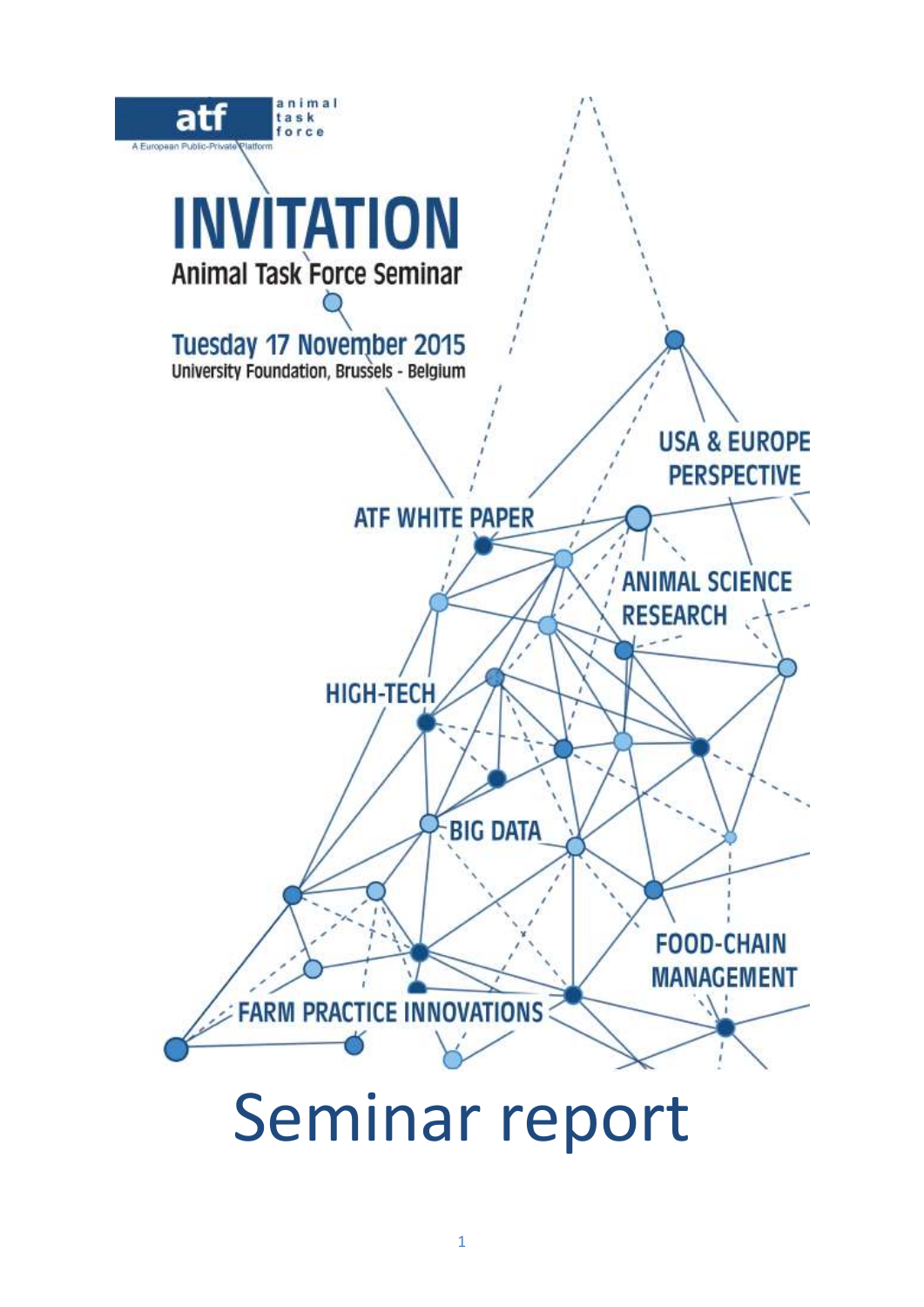# **5 th Seminar Animal Task Force | Programme**

**17 November 2015 | Brussels**

**Venue: University Foundation, Rue d'Egmont 11 - 1000 Brussels Room Felicien Cattier** *(ground floor)*

MORNING: **New global challenges for animal productions** USA/Europe. Sharing visions on strategic research agendas

**10.00 Welcome and introduction** *Martin Scholten, President Animal Task Force*

- **10.10 Vision FAO: Introduction to the OECD-FAO Agricultural Outlook, 2014** *Anne Mottet, Livestock Policy Officer, Food and Agriculture Organisation*
- **10.30 Vision USA: Critical Role of Animal Science Research in Food Security and Sustainability, 2014**

*Bernard Goldstein, University of Pittsburgh, National Research Council of the National Academies, USA* 

**11.05 Vision Europe: The role of animal research in a climate smart and sustainable global food and nutrition security**

*Frederick Federley, Member of European Parliament Jean-Charles Cavitte, Directorate General for Agriculture, European Commission Stephen Butler, Animal Task Force, Teagasc* 

*12.50 Lunch break*

# AFTERNOON: **Precision livestock farming**

## **14.00 Introduction** *Martin Scholten, President Animal Task Force*

**14.10 How to implement Precision Livestock Farming?**  Looking back at ATF/EAAP Special Session on Precision Livestock Farming

*Daniel Berckmans, Leuven University, EC-PLF project*

# **14.30 Break out groups**

- *High-tech (Room D - 1st floor)*
- *Big data (Room Jean Willems - 1st floor)*
- *Herd management (Room Felicien Cattier - ground floor)*
- *Food-chain control (Room Felicien Cattier - ground floor)*

# *16.30 Coffee break*

- **17.00 Plenary Wrap Up**
- **17.30 Closure**

*Martin Scholten, President Animal Task Force* 

# *18.00 Cocktail reception*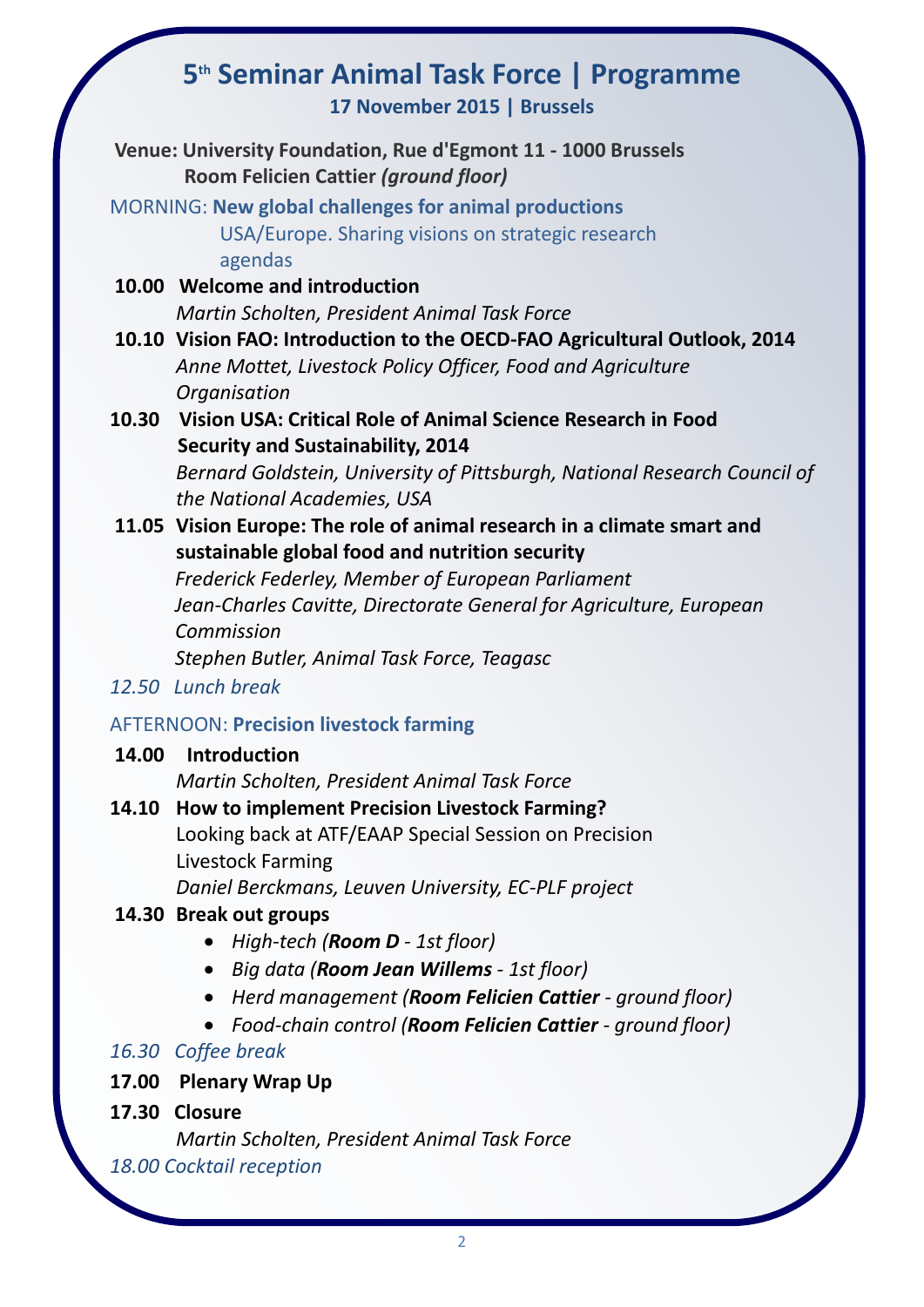

#### **Welcome and introduction**

Martin Scholten (President Animal Task Force) welcomes all participants at the 5<sup>th</sup> Animal Task Force Seminar. The Animal Task Force (ATF) has been working since 2011 to promote the research and innovation needs for a sustainable and competitive animal production in Europe. Societal challenges in the animal domain are the starting point for defining knowledge development and research needs that should lead to innovations to overcome these challenges.

ATF has identified three key societal challenges that we feel need to be addressed: Resource efficiency, Responsible livestock farming systems, and Healthy livestock and people. ATF develops and promotes priority topics for knowledge development in these three key areas.



#### Addendum to White Paper

In 2013, ATF launched a White Paper with research and innovation priorities for the animal sector. On Friday November 7, ATF launched an Addendum to the White Paper. This Addendum presents 14 priority topics for research and innovation to overcome important societal challenges, that we feel need support under the work programme 2016/2017 of Horizon2020. The figure below shows the 14 priority topics presented in the Addendum. The full Addendum can be found [here.](http://www.animaltaskforce.eu/Portals/0/ATF/documents%20for%20scare/ATF%20white%20paper%20Research%20priorities%20for%20a%20sustainable%20livestock%20sector%20in%20Europe.pdf)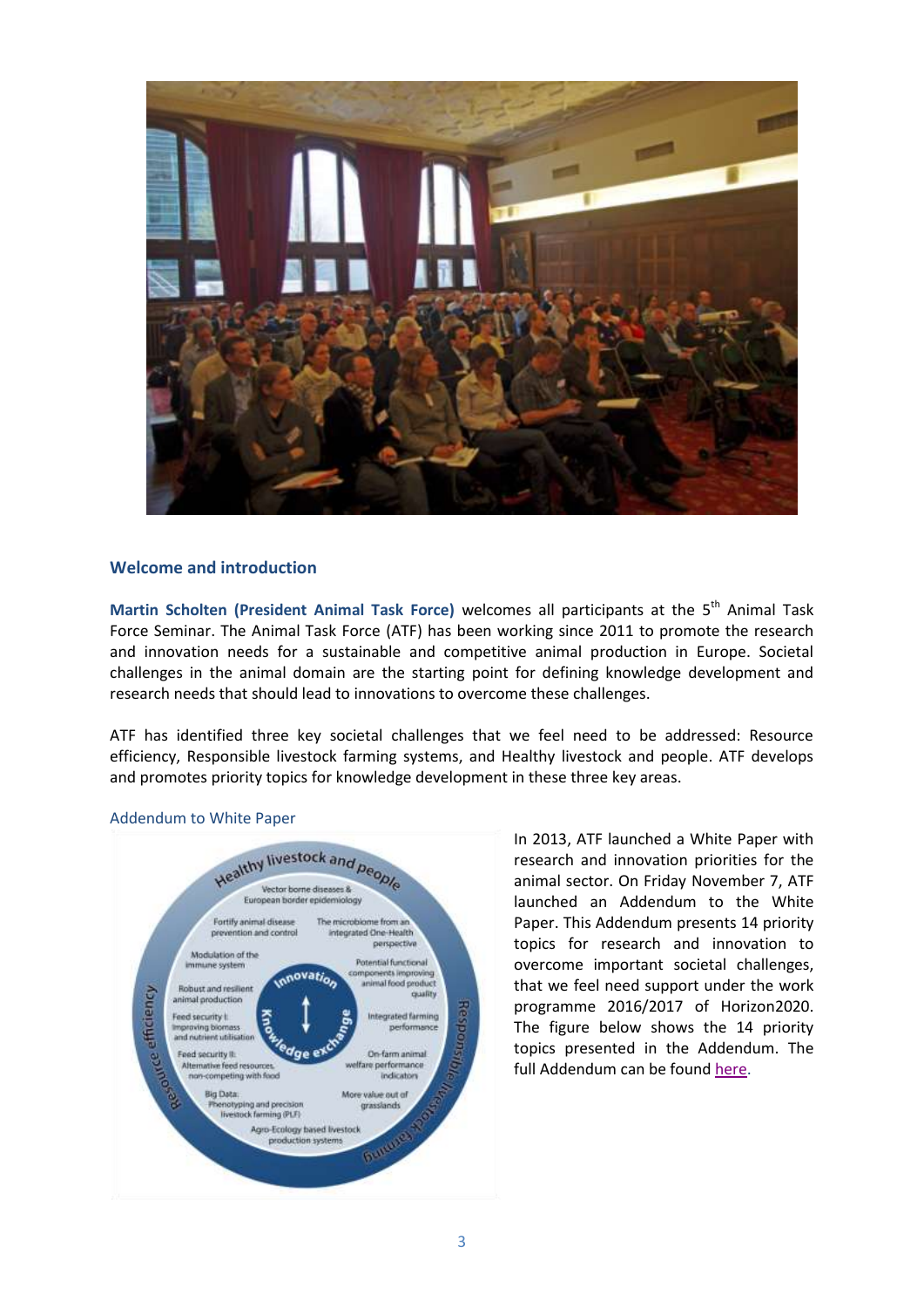Members and partners of the Animal task Force are research institutions, European farmers and industry organisations of the whole animal production chain.

Martin Scholten announces that ATF Presidency has just been renewed, his being replaced as President by Jean-Louis Peyraud (INRA, France), Vivi H. Nielsen as new vice-president (Aarhus University and Danish Centre Food & Agri, Denmark). Year 2016 working theme has just been set up: *"Animal productions, the Key in a European sustainable circular bioeconomy".*

*Please find the presentation of Martin Scholten* [here.](http://www.animaltaskforce.eu/Portals/0/ATF/Events/Seminar%202015/presentations/Seminar%20intro%20presentation%20Martin.pdf)

**Morning session: "***New global challenges for animal productions. USA/Europe. Sharing visions on strategic research agendas"*

#### **Speaker: Anne Mottet, Livestock Policy Officer, Food and Agriculture Organisation** *"Global challenges for animal production"*

Anne Mottet is Livestock Policy Officer at Food and Agriculture organization of the United Nations (FAO), Member of the GLEAM's team, working on Global Livestock Environmental Assessment Model.

She starts off the Seminar with a draw of the current perspectives of world food consumption, with a focus on demand animal products, that is expected to grow from +70% by 2050 (FAO, 2012).

*Optimization requires that farmers work with scientists, but also governments, civil society &the industry in multi stakeholder initiatives*

A rapid growth that has led to a "livestock production revolution" including up-scaling of farms size, technological changes, a shift in the geography of demand and supply, in species, increase of global sourcing and in volume. Least developed countries rely more and more on imports and animal productions have increased their impact on land and resource use and environmental footprint. FAO has worked out case studies highlighting the efficiency gaps in various production systems and species, showing large variability in emission intensities. Synergies and trade-offs in efficiency are numerous, i.e. on climate change where the special role of grassland has to be underlined. Large efficiency potential gains have been achieved since 1960s thanks to productiveness gains, improvement of feed use efficiency, farm consolidation in the EU, but the efficiency concept entails limits (demand side, cost of marginal gains, socio-economic efficiency, access to resource or market, protection of natural resources, trade-offs between efficiency and resilience).

Growing global markets means opportunities, but in a world of finite resources, optimization is an evidence that makes environmental, social and economic sense. We also need regulation to avoid further depletion of natural resources. The potential of precision livestock farming is important at global level, but at what cost and what should be the incentives? EU has a leading role in R&D and policy development. Improvements require that farmers work with scientists, but also governments for enabling policies, civil society for social demand, and the industry in multi stakeholder initiatives.

*Please find the presentation of Anne Mottet* [here.](http://www.animaltaskforce.eu/Portals/0/ATF/Events/Seminar%202015/presentations/ATF%20PLF%20seminar%202015%20Mottet.pdf)

**Speaker: Bernard Goldstein, University of Pittsburgh, National Research Council of the National Academies USA** *"Critical Role of Animal Science Research in Food Security and Sustainability, 2015"*

Bernard Goldstein is Professor Emeritus, University of Pittsburgh Schools of the Health Sciences, Chairman of the committee that

*Revitalizing animal agricultural research is essential to sustainably address the global challenge of food security*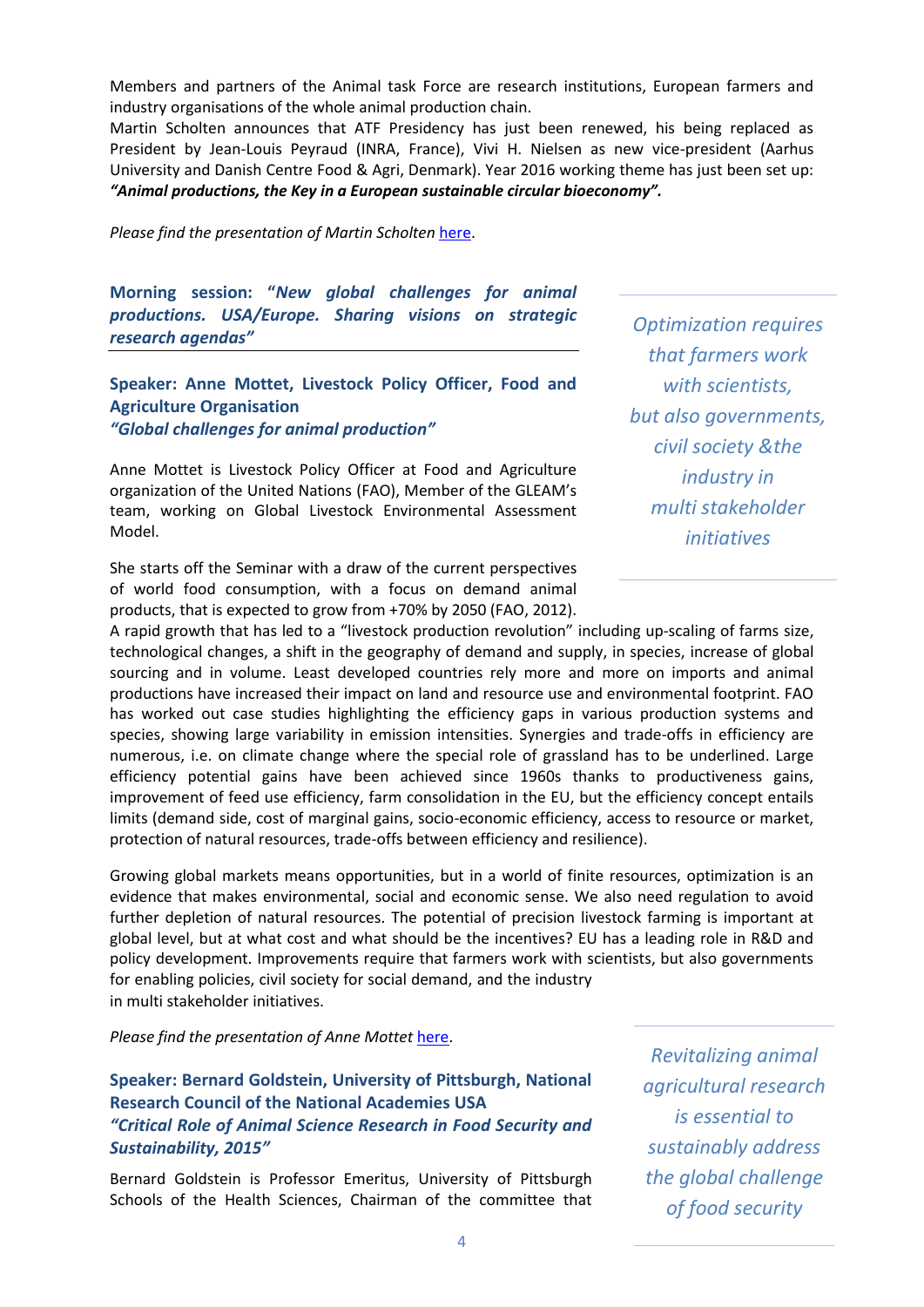wrote the report "The Critical Role of Animal Science Research in Food Security and Sustainability".

The role of the National Academy of sciences is to advise science and technology, government and the nation. The Committee on Considerations for Future of Animal Science Research has appealed to a large panel of experts from various specialties in a fast track process (14 months). Main conclusion is that revitalizing animal agricultural research is essential to sustainably address the global challenge of food security. The committee foresees that there are only two certain predictions for animal agricultural research: 1) Between now and 2050, there will be a major crisis in animal agriculture that we do not now foresee; 2) over the same period, there will be a major advance in biological sciences that could significantly impact on animal agriculture, that we do not now foresee.

The report identifies critical areas of R&D, technologies and resource needs for research in the field of animal agriculture, both nationally and internationally. Among the recommendations: 1) Holistic approaches to animal productivity and sustainability; 2) Economic, environmental and social sustainability research; 3) Engagement of broader range of disciplines in animal science; 4) Coalition to bridge the communication gap between research and the public, fostering stakeholder engagement; 5) Research directed to development of global guidelines, standards and regulations.

He gives an overview of mechanisms of revitalization and highlights research recommendations topics: 1) Decision making relying on sustainability (environmental footprint, cost per unit of animal protein produced, recognition of societal factors); 2) Restoring research funding; 3) Support development and adoption of technologies; 4) Understand and address societal concerns about research. Among other topics, focus has to be made on 4 topics: alternative feed ingredients, use of antibiotics, animal welfare, climate change impacts.

Further details read the report of the National research Council of the National Academies [here.](http://www.nap.edu/catalog/19000/critical-role-of-animal-science-research-in-food-security-and-sustainability) *Please find the presentation of Bernard Goldstein* [here.](http://www.animaltaskforce.eu/Portals/0/ATF/Events/Seminar%202015/presentations/Goldstein_Animal%20Science%20slides_BDG%20Brussels_.pdf)

#### **Speaker: Frederick Federley, Member of European Parliament**

Frederic Federley is a Member of the European Parliament since 1 July 2014, member of Committees on Industry, Research and Energy, Substitute Committees on Environment, Public Health and Food Safety and on Agriculture and Rural Development.

*"I happen to love meat. I also love cheese. But since I consider myself a green liberal politician, I want to enjoy my meat and cheese with a good conscience. That's one reason why I accepted the invitation to speak at this seminar. The title of this seminar is "New global challenges for animal productions here. And there are indeed challenges."*

There is a rising global demand that must be matched with a sustainable, transparent, using good practices, supply, respectful of the animal welfare. The sector has to respond to the changing consumer demand. Another bigger challenge is antimicrobial resistance due to systematic use of antibiotics. There are catastrophic scenarios we may face unless we take global action. Global warming is also a major issue. The sector must communicate

*I want to enjoy my meat & cheese with a good conscience. As a politician, I will fight for tougher legislation on antibiotics, but I also count on your cooperation*

very clearly on what is possible to achieve in terms of lowering emissions. We face big challenges that can only be solved through research and good cooperation between production sector and politics.

*Please find the speech text of Frederic Federley* [here.](http://www.animaltaskforce.eu/Portals/0/ATF/Events/Seminar%202015/presentations/SPEAKING%20POINTS%20FEDERLEY%20ANIMAL%20TASK%20FORCE%205th%20SEMINAR_2.pdf)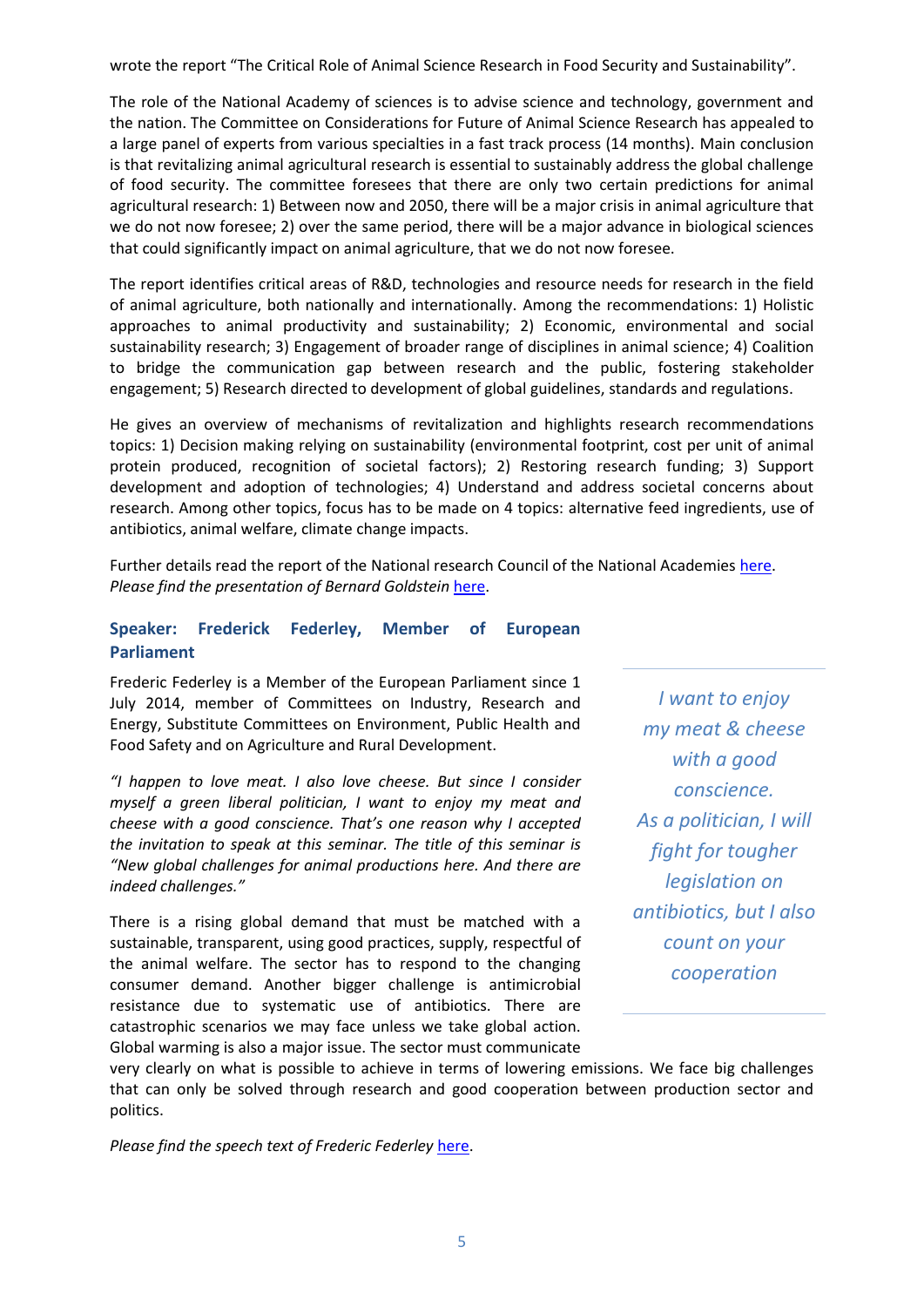### **Speaker: Jean-Charles Cavitte, Directorate General for Agriculture, European Commission "***Global challenges for animal production, role of R&I"*

Jean-Charles Cavitte is Research Programme Officer at Directorate General for Agriculture and Rural Development, European Commission in the Unit dealing with Research and Innovation in the area of livestock, working for the European Commission since 1994.

He stresses on main features of European agriculture, characterised by its diversity that implies there is neither single challenge nor single solution. Animal agriculture/industry is part of a complex system and is facing multifaceted challenges, and finally, EU is a large exporter of food products, but still most of the production is consumed in EU with two stands. Then, he underlines drivers and trends of food security. A key issue is: *"How do we make the transition to more sustainable food and livestock systems?".* 

Research and Innovation have a role to play in meeting the challenges. DG Agri is setting up a long-term research strategy to improve consistency, efficiency and impact of research efforts. Jean-Charles Cavitte introduces and details the main issues and focus areas that should drive the next work programmes 2018-2020 and beyond: 1) Cross-cutting issues (systems approach, ICT as an enabling technology, enabling science and infrastructure, socio-economic research and support to policies); 2) Creating value from land : sustainable primary

*Let's (re)search further solutions, innovations with a systemic, multidisciplinary, multiactor approach*

production (incl. integrated ecological approaches from farm to landscape, resource management, healthier plants and livestock); enhancing rural innovation.

Finally, he wonders whether animal agriculture plus food security, environment protection, climate protection, health and societal demand is a (im)possible equation with the current developed world consumption pattern. Food has never been so plentiful, so safe, environment, climate, health have never been so much looked after… Hopefully, new technologies and biological understanding provide new avenues. We need to (re)search further solutions, innovations with a systemic, multidisciplinary, multiactor approach.

*Please find the presentation of Jean-Charles Cavitte* [here.](http://www.animaltaskforce.eu/Portals/0/ATF/Events/Seminar%202015/presentations/Animal%20production%20challenges%20and%20RI_seminar17,11,15.pdf)

### **Speaker: Stephen Butler, Animal Task Force, Teagasc (Ireland)** *"The role of animal research to support a climate smart, sustainable nutrition security in a circular bioeconomy"*

Stephen Butler is Research Officer at TEAGASC, the agriculture and food development authority in Ireland. He is a member of the Moorepark's team, which has played a pivotal role in the development of the Irish dairy industry.

Representing the Animal Task Force, Stephen Butler presents the role of animal research to support a climate smart, sustainable nutrition security in a circular bioeconomy.

Starting from the consideration that by 2050, the world will have to face the challenge of providing healthy food and nutrition for 9 billion people, he analyses and answers the criticisms on animal production and consumption's sustainability and explains how a sustainable European circular Bioeconomy is not possible without the animal sector. Animals play a substantial role in converting raw biomass (grass, crop residues, by-products) to food, biomass cycling, reducing the use of mineral fertilisers, serving ecosystem functions and providing food products with a higher nutritional value.

Innovation and technology can help us in having more efficient animals (greater yield, better product quality while reducing inputs and

*The World needs more Livestock… the key in a sustainable circular Bioeconomy*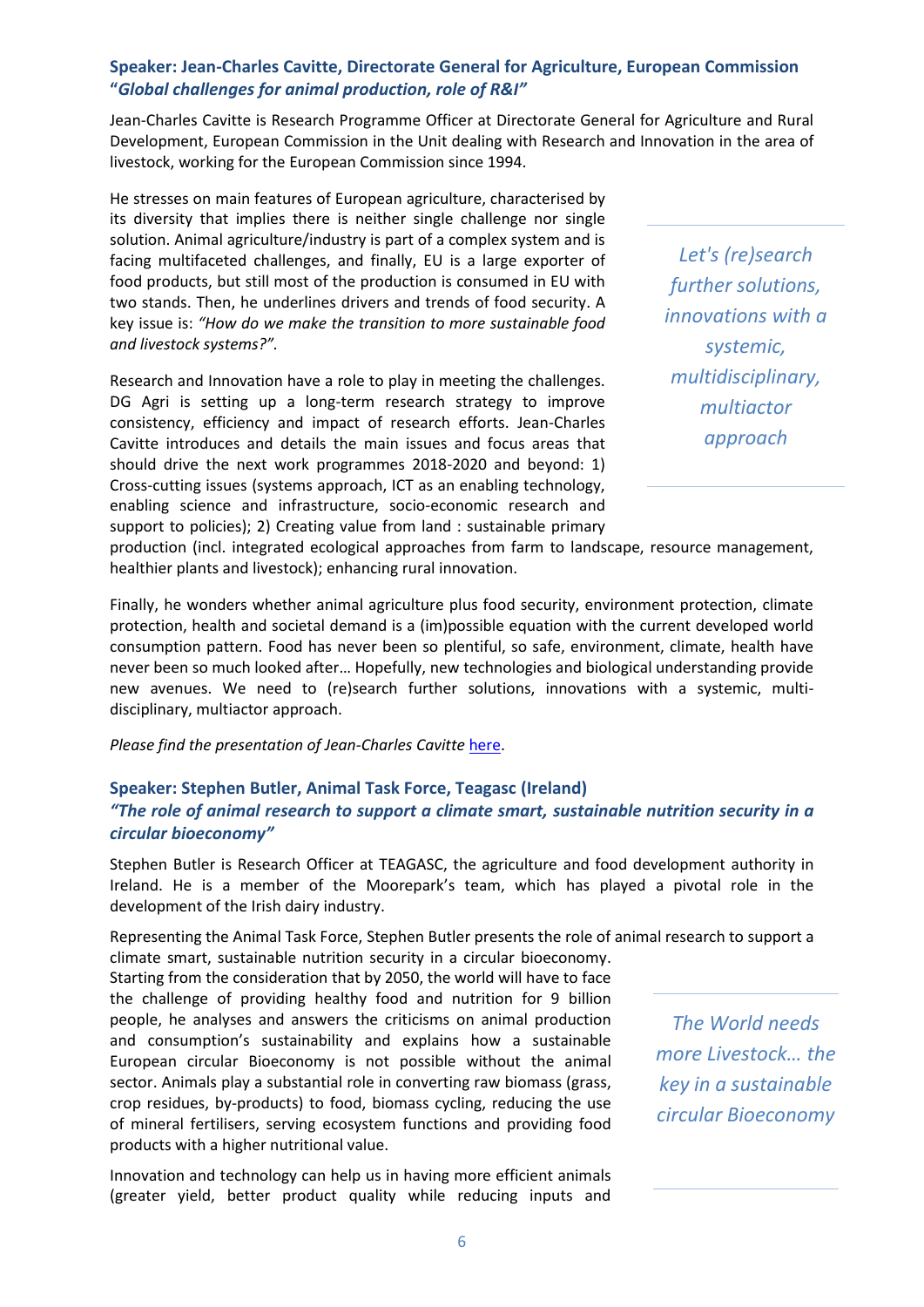methane emissions), in improving the overall animal health, improve animal nutrition (feed quality and digestibility, reduce methane output…)… Finally, he refers to the ATF White paper's suggested priority areas for European research. At the end, rather than less, the World needs indeed more Livestock to achieve food and nutrition security, being adapted to the societal challenges and valuated in a circular biomass-based economy. To achieve this, we need holistic approaches and global perspectives supporting innovations (with care), fostered by knowledge and enabled by technologies.

*Please find the presentation of Stephen Butler* [here.](http://www.animaltaskforce.eu/Portals/0/ATF/Events/Seminar%202015/presentations/Butler_LivestockClimate.pdf)

#### **Afternoon – Precision Livestock Farming (PLF)**

**Martin Scholten (President Animal Task Force)** introduces the afternoon session reminding that PLF is Animal Task Force's annual 2015 working theme.

ATF prepared a **[Scoping paper on PLF](http://www.animaltaskforce.eu/Portals/0/ATF/Downloads/ATF_scoping_paper_PLF_Sept2015.pdf)** in June 2015. This scoping paper presents the ideas of the Animal Task Force (ATF) about the use of Precision Livestock Farming within the domains of the key areas that merit research support defined in the ATF White Paper (2013).The scoping paper was based on input from ATF members in a consultation round at the end of 2014. Through organising two sessions on the implementation of PLF, ATF strives to gain insight in the why, where, and how to implement and use PLF in practice in the future.

The **[ATF-EAAP Special Session on Precision Livestock Farming](http://www.animaltaskforce.eu/Newsandevents/Events/ATFEAAPSpecialSession2015HowtoimplementP.aspx)** (August 31st, Warsaw, Poland) has provided visions from both research and practice on PLF. By splitting up the presentations in two sections; demand (farmer, industry, EC) and supply (research, industry, big-data expert), multiple facets of the implementation of PLF have been covered. Afterwards, a discussion has highlighted the most important topics on which ATF has worked further (see [report\)](http://www.animaltaskforce.eu/Portals/0/ATF/Events/EAAP%202015/REPORT_ATF-EAAP%20Special%20Session%20on%20PLF_2015.pdf). During the EAAP session and on an online Blog, stakeholders were consulted in order to create a basis for the ATF Seminar.

Today, the **ATF seminar** invites stakeholders to share their vision on how to implement PLF in practice. Based on the input of this seminar, a **position paper of ATF on PLF** will be created by the end of 2015, including recommendations for better support of PLF implementation. It will also include the state of the art established by the **European Focus group on Mainstreaming Precision**  farming (see [report\)](http://ec.europa.eu/eip/agriculture/en/content/mainstreaming-precision-farming) of the European Innovation Partnership for Agriculture and Innovation.

#### **Speaker: Daniel Berckmans, Leuven University, EU-PLF project** *"How to implement Precision Livestock Farming? Looking back at ATF-EAAP Special Session on Precision Livestock Farming"*

Daniel Berckmans is Professor at KU Leuven (Katholieke Universiteit), Belgium, and currently project leader on the FP7 PLF project "Bright Farm by Precision Livestock Farming".

In his introduction, Daniel Berckmans set the scene, using this EU-founded project as an example of how to implement Precision Livestock Farming. Looking back at ATF-EAAP Special Session on Precision Livestock Farming (August 31st, Warsaw, Poland), he introduces the challenges for Livestock Production and how Precision Livestock Farming can answer to these challenges (animal health, welfare, environmental impact, farmers' social and economic importance).

Precision Livestock Farming is the management of livestock by continuous automated real-time and individual monitoring of production/reproduction, including health, welfare, nutrition, resource use…Through four videos, Daniel Berckmans shows practical application of PLF at farm level. Europe is investing in PLF technology and the objective of the FP7 PLF project "Bright Farm by Precision Livestock Farming" is indeed to develop a Blueprint on how to use PLF technology in the field, involving farmers and creating a bridge between research and the farm.

Thanks to this project, not only several famers around Europe were trained to use PLF technologies in their daily farm practices, but new innovative SME businesses were created. The project has assessed how PLF could create value for the farmer on the financial and social recognition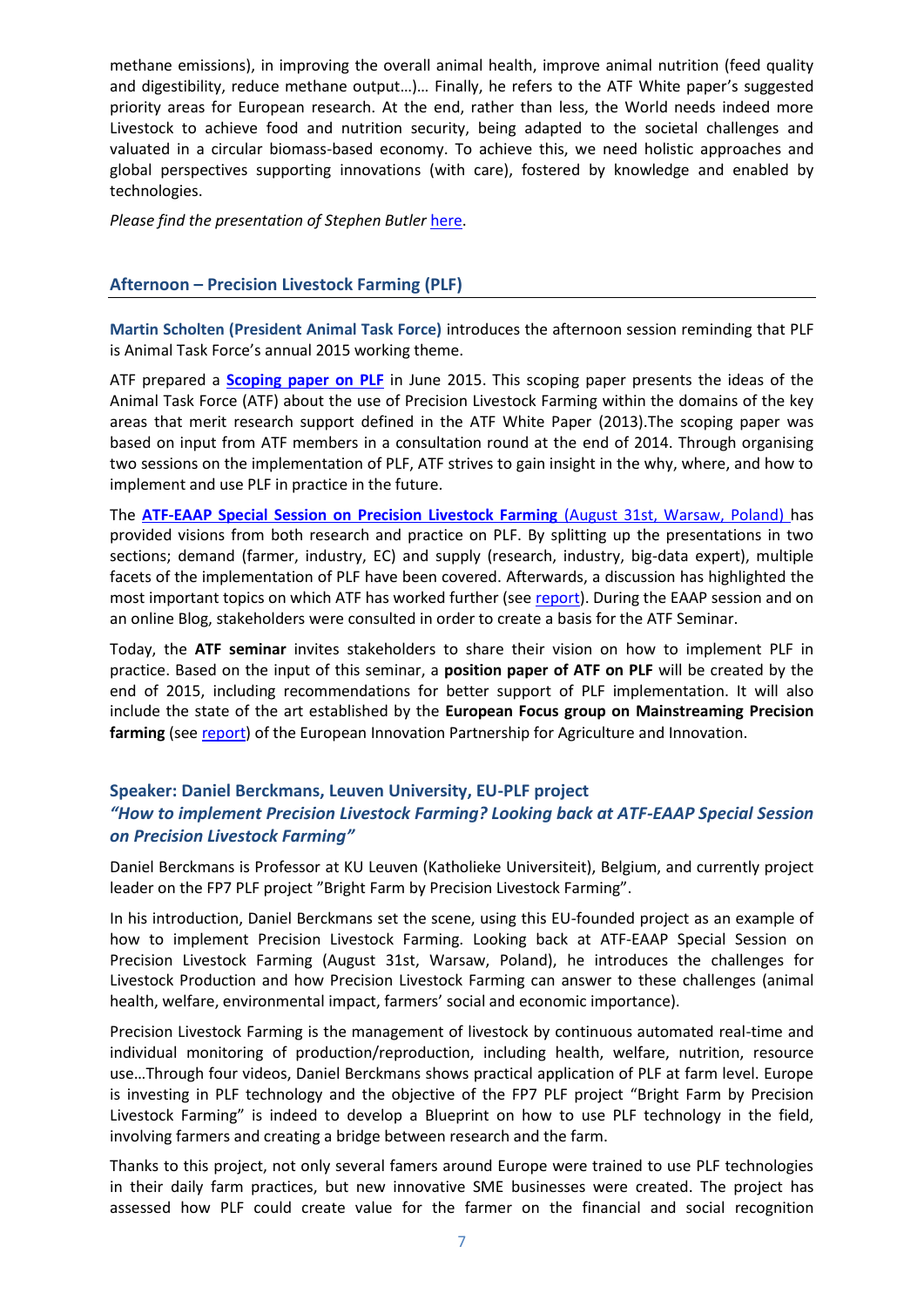applications. PLF products are entering the market and will develop through their use, feedback and improvement and by involving researchers from different disciplines. However, PLF is only a tool: the farmer remains the key player in the modern livestock sector and owns the key for value creation. Animal data can represent a new source of income for farmers and for both farmers and the society, the value of PLF technology transcends financial values.

Finally, the project proposes a new business model, where the cost of PLF investment and operation are shared along the value chain by payment for access to data pool. All the value chain actors (technical solutions providers, breeding companies, veterinarians, consumers, citizens and others…) can be PLF service providers and bring funding, set-up, services, data all along the value chain from feed to farm, from slaughter to retail…

Finally, he announces the Closing Conference of the EU-PLF Project in Brussels, Sept. 29th, 2016, coorganised with ATF.

*Please find the presentations of Daniel Berckmans* here: [part 1](http://www.animaltaskforce.eu/Portals/0/ATF/Events/Seminar%202015/presentations/ATF_Brussels_DanielBerckmans_part%201.pdf) – [part 2](http://www.animaltaskforce.eu/Portals/0/ATF/Events/Seminar%202015/presentations/ATF_Brussels_DanielBerckmans_part%202.pdf)

#### **Wrap-up of the break out groups**

The break-out group session aims to provide an interactive, stimulating and fruitful insights. Participants are challenged to debate on opportunities of applied PLF and the way ahead. Participants are dive into the topic, writing themselves the path towards an effective and productive implementation of PLF.

4 stations, held by a moderator (& a secondant - rapporteur) each station discussing on a theme:

- **1. High-tech:** Richard Dewhurst, UK
- **2. Big data:** Mogens Sandø Lund, DK
- **3. Farm management:** Klaus Lønne Ingvartsen, DK
- **4. Food-chain management:** Robert Oosevort, NL

The attendees to the 5th ATF Seminar are split into 4 groups, each of them represents a "wagon" of a sort of "train of knowledge and experience". Each wagon passing station-by-station is led by a "conductor".

- Christine Jakobson, SW (CJ)
- Stefan Rieder, CH (SR)
- Riccardo Aleandri, IT (RA)
- Peter Oostenbach, BE (PO)

Afterwards, moderators and conductors are interviewed by Martin Scholten (M.S.) and Daniel Berckmans (D.B.).

#### M.S. **To the break out groups' moderators, did you hear 4 times the same story?**

Moderators: Common issues were:

- What is the farmer willing? What benefit will he have?
- Quality control in 3 following groups
- We want integrated approaches, we do not have systems that are covering all aspects.

#### M.S. **What were the main outcomes from each breakout group?**

#### **High-tech**

- Solution/ Problem, Problem / solution
- Common themes opportunities from other sectors we can figure on high tech solutions.
- Lack of business appreciation, expertise within scientists, proposition
- Efficiency / understanding variation
- Being driven by farmers issues, use technology to help farmers to understand what is being lost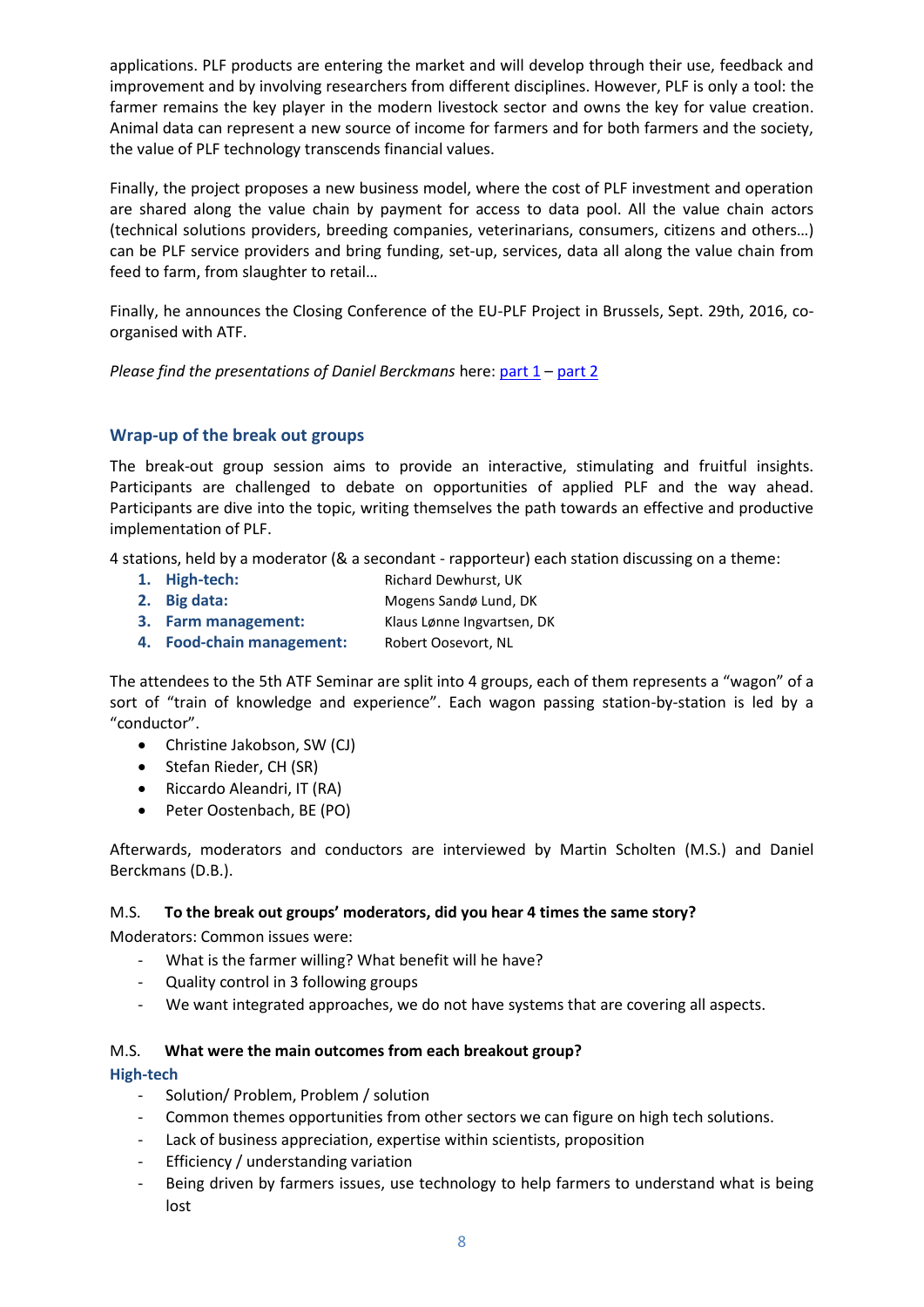- Robotic milking systems: can we exploit it more than it is.
- Companies developing bio sensors, cameras, …
- D.B.: To everybody. Should we start from what farmer is already doing, automating it?

#### **Big data**

- What do we want to do with big data? many senses of big data  $\rightarrow$  enter into management precision tools
- Who owns the data?
- 2 groups talked about sharing and creating extra value form data
- Other groups: farmer may choose to load the data into the centre
- To provide services to farmers, we have to ask the farmers for the data

#### **Farm management**

- Includes
- Be sure things more integrated
- Long discussion on too much data to be meaningful. From big data systems, how to manage it, how to use it for big data groups, populations, companies.

#### **Food-chain management**

- Needs to be a clear value for the farmer (value it at supermarket, information collected to the right purpose)
- Ownership data not discussed.

#### M.S.: **Questions to Conductors, where did you have the best discussion?**

- C.J.: Best discussion at High tech
- S.R.: Big data good discussion
- R.A.: Big data better, second round, increasing, different
- P.O.: Difficult to say what best discussion.

#### M.S.: **To the conductors, what are the common themes that popped up at each station?**

- P.O.: Added value for the farmer, defining what the farmers prefer to have as a pool principle, this should steer decision on what needs to be developed
- C.J.: Who owns data? What to do with the data? How we should use the data for? Bureaucracy and governance that data could be used to.
- D.B.: Farmer owns the data, but who owns the information is not clear.
- C.J.: Other organization benefiting from data
- R.A.: Some topics were re-discussed with a different perspective. Data ownership, difference between data and information. Value for farmer, consumer, society was discussed. No conclusion, we set up the scene. Discussion on education, patenting, publishing. Generating data by the farmer.
- S.R.: Ownership of data, we are collecting a lot of data, data are information, not decisions, analysis or primary data -> find optimal treatment of data. High tech or new tech linked to more money involved, capital intensity leads to shift some farming to more industrialized agriculture. I'm not sure politics / supporting family farms will want to support companies.

#### M.S.: **Surprised: you talked about technology and farmers. I did not hear about the animal?**

- C.J.: At the first station, we said the animal was number one.
- P.O.: Animal was absent from the discussions, except at high tech.
- D.B.: Animal and farmer is one stakeholder. Farmers are not just using animals for money.
- R.A.: We were discussing about the farmer, rather than animals. Discussion on the food chain: not clear definition of PLF in the food chain. Labelling, traceability, added value, interest of farmer vs industry interest.